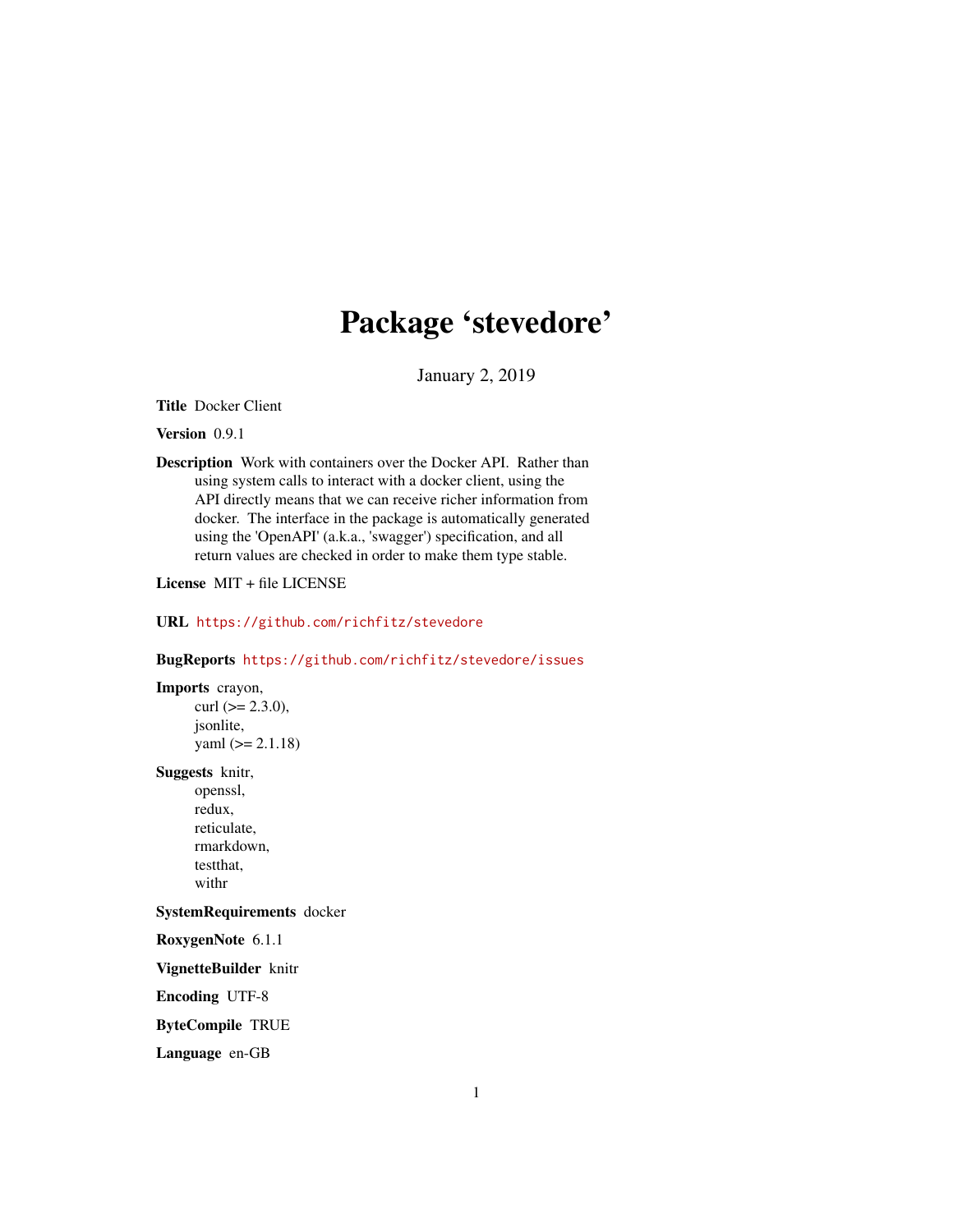## <span id="page-1-0"></span>R topics documented:

| -6                        |
|---------------------------|
| -6                        |
| $\overline{7}$            |
|                           |
|                           |
|                           |
| $\overline{\phantom{0}}8$ |
|                           |
|                           |
|                           |
|                           |
|                           |
|                           |
|                           |
|                           |
|                           |
|                           |
|                           |
|                           |
|                           |
|                           |
|                           |
|                           |
| 16                        |
|                           |

docker\_available *Test if docker available*

## Description

Test if we can construct a docker client and confirm that we can communicate with it. This is intended to help in debug connection issues, and also for use in tests. For example, you might implement a testthat skip test that skips if stevedore::docker\_available() returns FALSE to conditionally use stevedore/docker within tests.

#### Usage

```
docker_available(..., verbose = FALSE)
```
## Arguments

| $\cdot$ | Passed through to docker_client (e.g., api_version, host).                         |
|---------|------------------------------------------------------------------------------------|
| verbose | Logical, indicating if information should be printed about failures to connect. If |
|         | FALSE (the default) the function runs silently.                                    |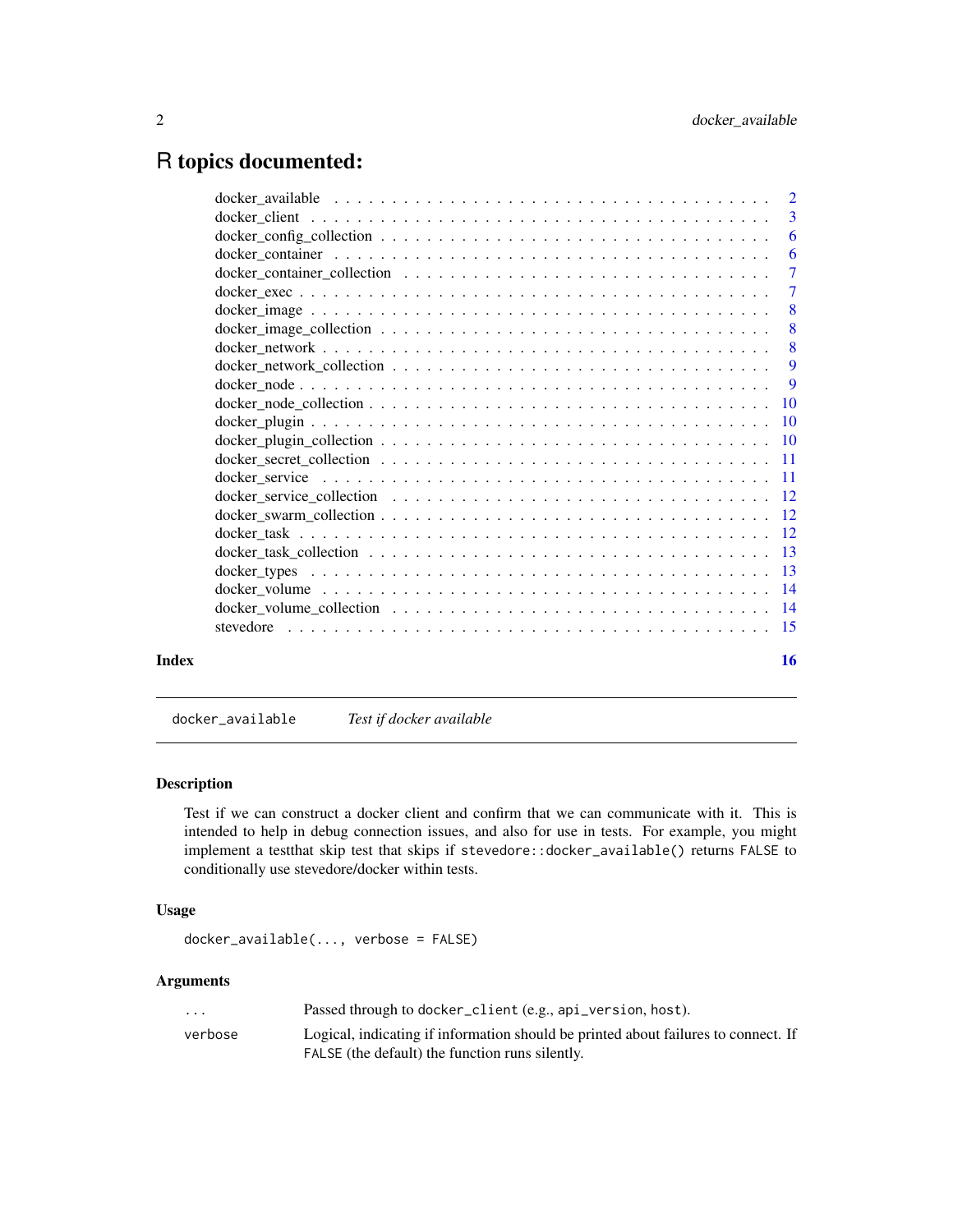## <span id="page-2-0"></span>docker\_client 3

## Details

Reasons for failure to connect might include:

- You do not have a docker daemon running
- You have docker installed but the socket in a non-standard place and have not adjusted environment variables accordingly
- You do not have permission to write to the docker socket
- You are on windows and the required python packages to get everything working there are not present or configured correctly
- There are problems arranging verification over https/tls.

If versose is TRUE then some diagnostic information will be printed.

## Value

Logical scalar, TRUE if [docker\\_client\(](#page-2-1)...) would succeed.

## Examples

# Is docker available on your system? stevedore::docker\_available()

<span id="page-2-1"></span>docker\_client *Create docker client*

## Description

Create a docker client object, which allows you to interact with docker from R. The object has several *methods* that allow interaction with the docker daemon (for this object they are all "system" commands) and *collections*, which contains further methods. The client is structured similarly to the docker command line client, such that docker container create <args> in the command line becomes docker\$container\$create(...) in R (if the client is called R).

#### Usage

```
doker_c client(..., api_version = NULL, host = NULL, cert_path = NULL,tls_verify = NULL, machine = NULL, http_client_type = NULL,
  data_frame = NULL, quiet = FALSE, debug = NULL,
  ignore_environment = FALSE)
```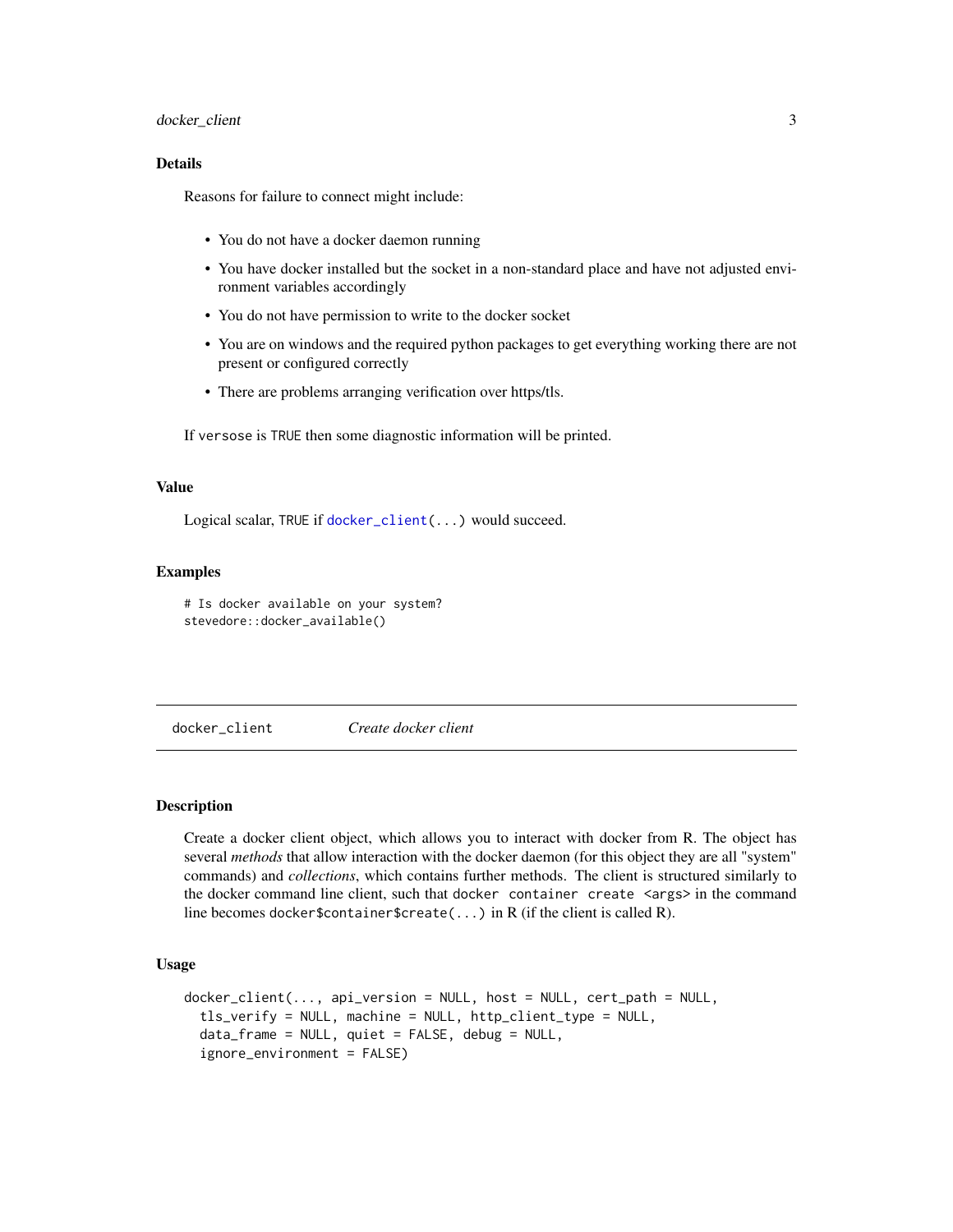## <span id="page-3-0"></span>Arguments

| $\cdots$         | Reserved for future use. Passing in any unrecognised argument will throw an<br>error. Part of the role of this argument is to force use of named arguments until<br>the API is stabilised.                                                                                                                                                                                                                                                                                                                                                                                                                                                                                                                                                             |  |  |  |  |
|------------------|--------------------------------------------------------------------------------------------------------------------------------------------------------------------------------------------------------------------------------------------------------------------------------------------------------------------------------------------------------------------------------------------------------------------------------------------------------------------------------------------------------------------------------------------------------------------------------------------------------------------------------------------------------------------------------------------------------------------------------------------------------|--|--|--|--|
| api_version      | Version of the API to use when communicating with the docker daemon. The<br>default value, NULL, detects the docker server API version and attempts to match<br>it (this mirrors the default behaviour of the docker command line client). Alter-<br>natively, provide an API version number as a string or numeric_version object<br>(supported between 1.25 and 1.39). The version 1.29 is the version used in most<br>automated tests, and if problems are encountered, consider forcing this version).                                                                                                                                                                                                                                             |  |  |  |  |
| host             | The URL for the docker daemon. This can be a unix socket (e.g., unix:///var/run/docker.sock)<br>on macOS/Linux, a named pipe (e.g., npipe:////./pipe/docker_engine) on<br>Windows, or an http or https url (e.g., https://localhost:2376). If not given,<br>we use the environment variable DOCKER_HOST, falling back on the default socket<br>or named pipe (for macOS/unix and windows respectively).                                                                                                                                                                                                                                                                                                                                                |  |  |  |  |
| cert_path        | The path to a directory containing certificate files. If using an https url this<br>is required. If not given, we use the environment variable DOCKER_CERT_PATH.<br>This is ignored without warning if used with a socket or named pipe connection.                                                                                                                                                                                                                                                                                                                                                                                                                                                                                                    |  |  |  |  |
| tls_verify       | Logical, indicating if TLS should be verified. This is only used if using an https<br>connection (i.e., host is a tcp/http/https url andcert_path is given). If not given,<br>we use the environment variable DOCKER_TLS_VERIFY.                                                                                                                                                                                                                                                                                                                                                                                                                                                                                                                       |  |  |  |  |
| machine          | Scalar character (if provided) indicating the name of a "docker machine" in-<br>stance to use. If this is provided then docker-machine must be installed and the<br>machine must exist and be running. stevedore will run docker-machine env machine<br>to determine the environment variables to contact this machine and use these<br>values for host, cert_path and tls_verify (silently ignoring any provided<br>values). Carl Boettiger is working on a docker machine package for R that<br>would make managing docker machines from R easier. As an alternative to<br>this option, one can set docker-machine environment variables as described in<br>docker-machine env before running R and they would be picked up as de-<br>scribed above. |  |  |  |  |
| http_client_type |                                                                                                                                                                                                                                                                                                                                                                                                                                                                                                                                                                                                                                                                                                                                                        |  |  |  |  |
|                  | HTTP client type to use. The options are (currently) "curl", which uses the curl<br>package (works over unix sockets and over TCP) and httppipe which works<br>over unix sockets and windows named pipes, using the Docker SDK's pipe code<br>via the httppipe package. Not all functionality is supported with the httppipe<br>client. This option may eventually be moved into the  argument as is not<br>intended for end-user use; it is primarily intended for debugging in develop-<br>ment (forcing the httppipe client where the curl client would ordinarily be<br>preferred).                                                                                                                                                                |  |  |  |  |
| data_frame       | Function, used to wrap data.frames returned. This may make output easier to<br>consume. You might use tibble: : as_tibble to return a tbl_df or datatable: : as.data.table<br>to return data. table objects. This will be applied to all data.frames after they<br>are constructed, and so must take a single argument (the newly constructed<br>data.frame) and return a new object that is largely compatible with data.frame.<br>Another use for this would be to define a function $data-frame = function(x)$                                                                                                                                                                                                                                      |  |  |  |  |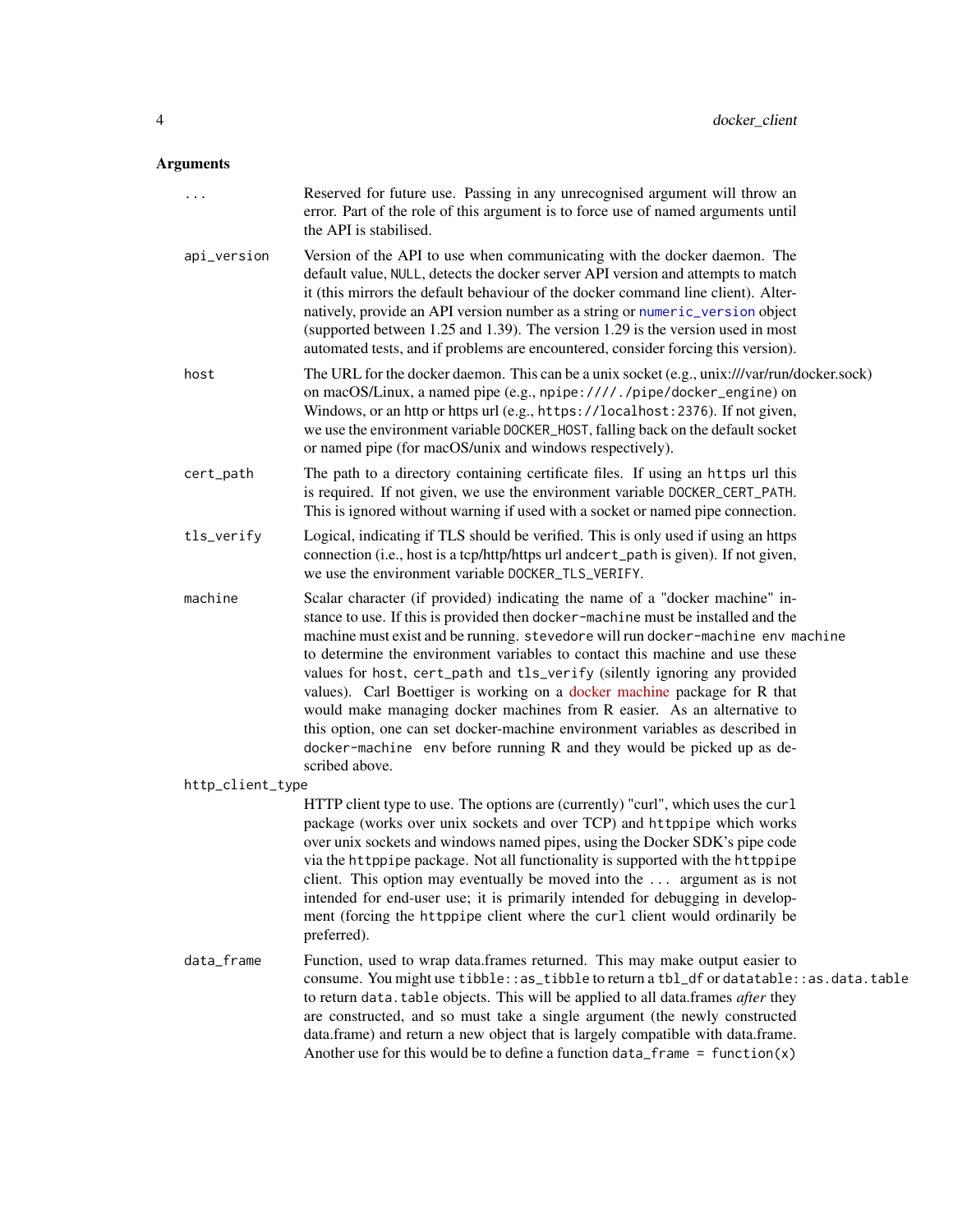|                    |       | structure(x, class = $c("foo", "data-frame"))$ to set the class of all<br>returned data.frame objects to be "foo" as well and then defining a custom S3<br>print method for "foo" that limited the output.                                                                                                                                                                                                                                                                                                                              |
|--------------------|-------|-----------------------------------------------------------------------------------------------------------------------------------------------------------------------------------------------------------------------------------------------------------------------------------------------------------------------------------------------------------------------------------------------------------------------------------------------------------------------------------------------------------------------------------------|
|                    | quiet | Suppress informational messages.                                                                                                                                                                                                                                                                                                                                                                                                                                                                                                        |
|                    | debug | Enable http debugging (supported by the curl http driver only). Provide a con-<br>nection object and http headers and content will be sent to it. Using debug = TRUE<br>is equivalent to code = $stdout()$ , while debug = $FALSE$ is equivalent to<br>$\delta$ debug = NULL (the default) which prevents debugging information being printed.<br>This option can be used to write to a file by opening a writeable connection but<br>care must be made not to close this connection because otherwise the curl re-<br>quests may fail. |
| ignore_environment |       |                                                                                                                                                                                                                                                                                                                                                                                                                                                                                                                                         |
|                    |       | Logical, indicating if environment variables (DOCKER_HOST, DOCKER_CERT_PATH,<br>DOCKER_TLS_VERIFY and DOCKER_API_VERSION) should be ignored (this has no<br>effect if machine is specified).                                                                                                                                                                                                                                                                                                                                            |

#### Details

(automatic help generation has failed)

#### Connection options

stevedore can connect to the docker daemon via a unix socket (this is the default set-up on Linux and macOS), over a named pipe (Windows 10 - see below) and https over a normal tcp connection (this is especially useful with [docker-machine](https://docs.docker.com/machine/).

- 1. If the machine argument is given then stevedore queries docker-machine for settings. If that command fails (e.g., there is no machine, docker-machine not installed) then that will cause an error. (Note that the docker-machine output does not include API version information so the api\_version argument is relevant, but host, cert\_path and tls\_verify will be silently ignored if provided).
- 2. The arguments host overrides the environment variable DOCKER\_HOST, cert\_path overrides DOCKER\_CERT\_PATH and tls\_verify overrides DOCKER\_TLS\_VERIFY. If ignore\_environment is TRUE then the environment variables are not used at all.
- 3. if code is not provided by any of the above methods (machine, argument or environment variable) it will fall back on the default unix socket (var/run/docker.sock) on Linux/macOS or the default windows named pipe (npipe:////./pipe/docker\_engine) on windows.

The API version is set by the api\_version argument, which falls back on the environment variable DOCKER\_API\_VERSION (this is the same as the docker command line client and the python SDK). If neither are provided then stevedore will detect the API version being used by the daemon and match that (provided it falls within the range of versions supported by the package).

## Examples

if (stevedore::docker\_available()) {

```
# Create a new client object:
```
client <- stevedore::docker\_client()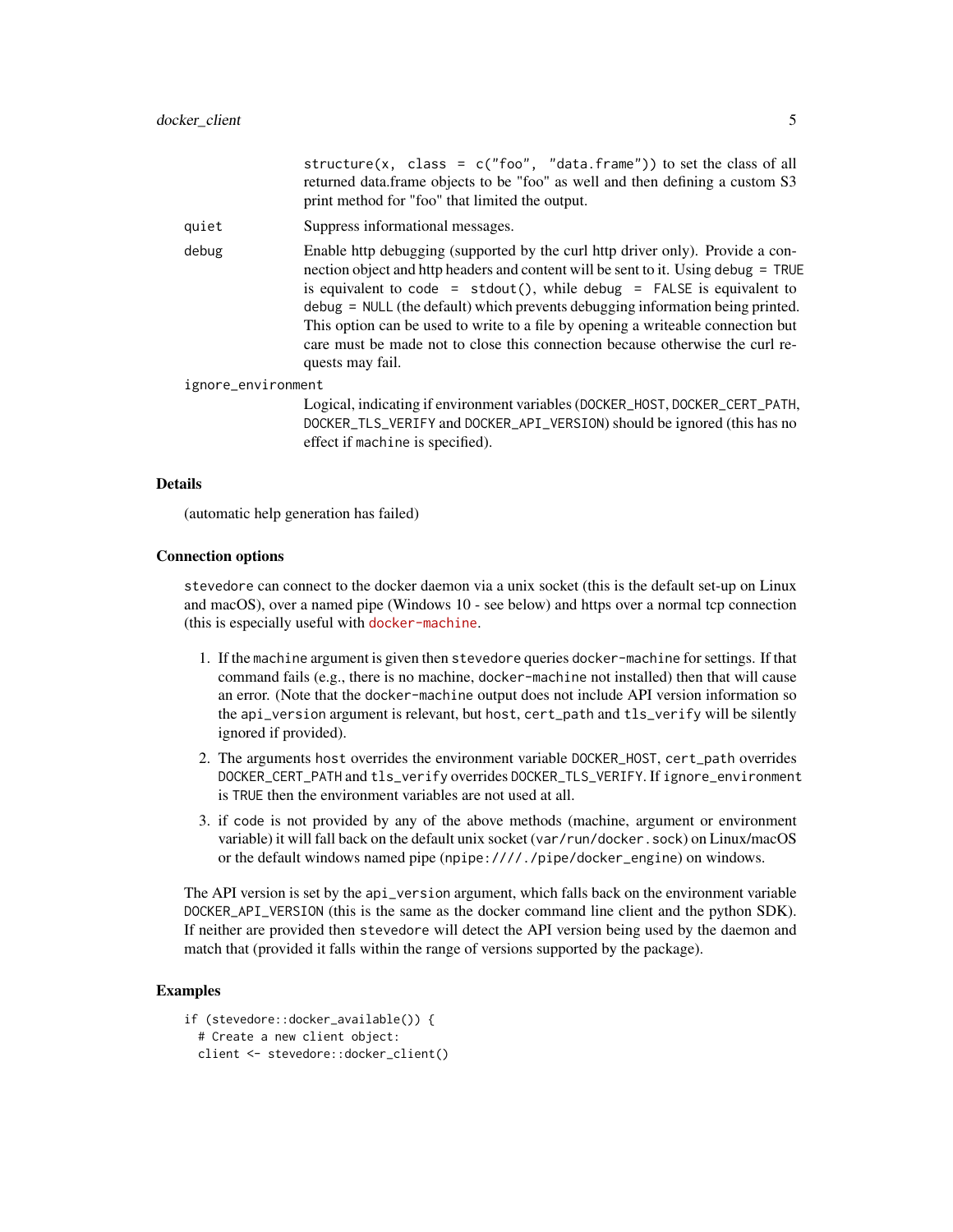```
# Version information for your docker daemon:
 client$version()
 # General information about your daemon:
 client$info()
 # Most of the interesting methods are within the collections.
 # For example, to see a summary of running containers:
 client$container$list()
 # (see ?docker_container) for more information.
}
```

```
docker_config_collection
```
*Management commands for working with swarm configs*

#### **Description**

Methods for managing docker swarm configurations. This object is \$config within a [docker\\_client](#page-2-1) object.

## Details

(automatic help generation has failed)

## See Also

[docker\\_swarm\\_collection](#page-11-1) for management commands for the swarm itself, and [docker\\_secret\\_collection](#page-10-1) for a similar interface for configuring sensitive configurations.

<span id="page-5-1"></span>docker\_container *Management commands for working with a particular docker container*

## Description

Methods for working with a particular docker container. Container objects are returned by creating or running a docker container, or by using \$container\$get to fetch an existing container by name or id.

## Details

(automatic help generation has failed)

#### See Also

[docker\\_container\\_collection](#page-6-1) for other container management methods.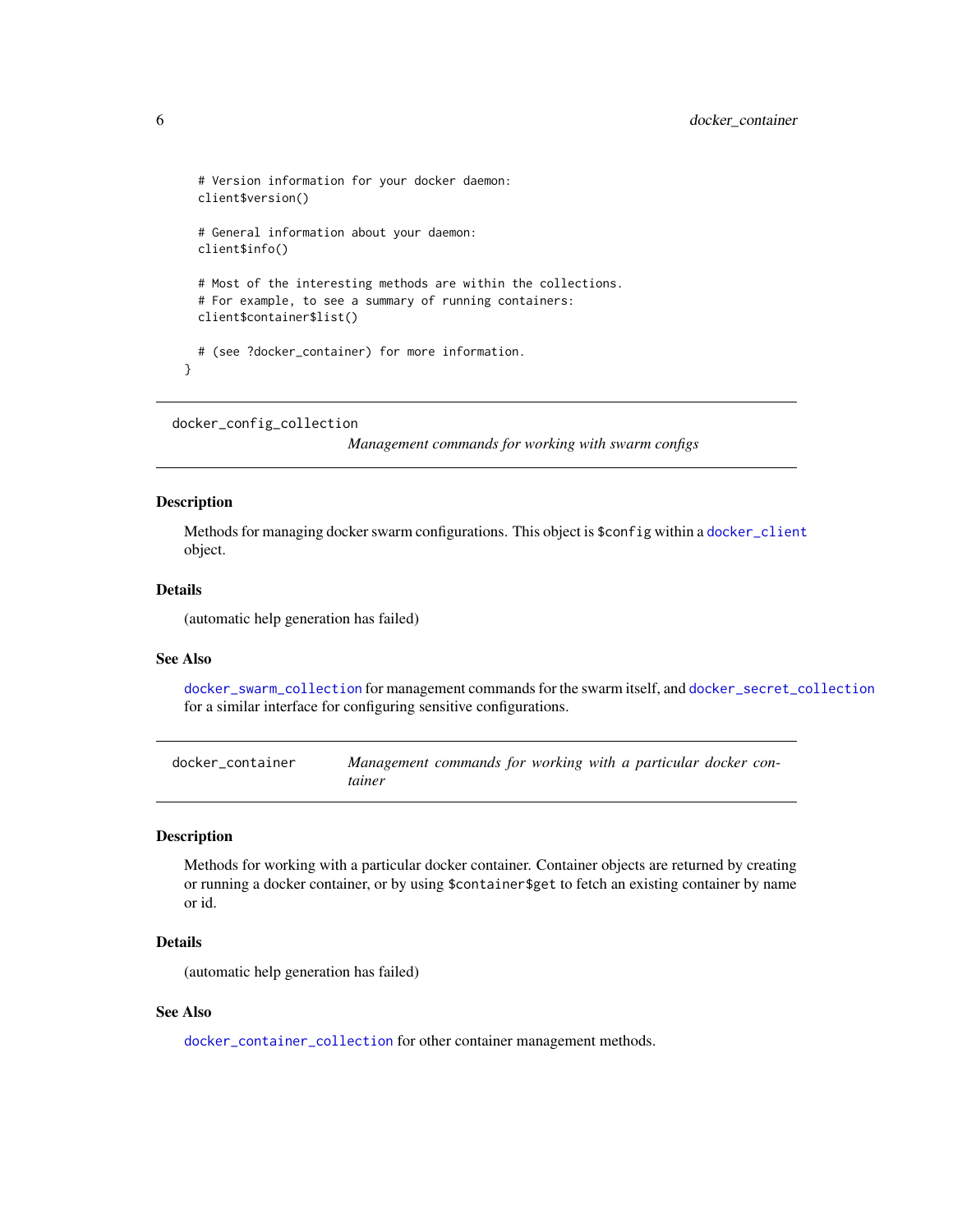<span id="page-6-1"></span><span id="page-6-0"></span>docker\_container\_collection

*Management commands for working with docker containers*

#### Description

Methods for working with docker containers. This object is \$container within a [docker\\_client](#page-2-1) object.

## Details

(automatic help generation has failed)

## See Also

[docker\\_container](#page-5-1) for information on container objects.

docker\_exec *Commands for working with a docker exec instance*

## Description

Methods for working with docker "exec" instances, which are returned by running exec on a running container

## Details

(automatic help generation has failed)

## See Also

[docker\\_container](#page-5-1)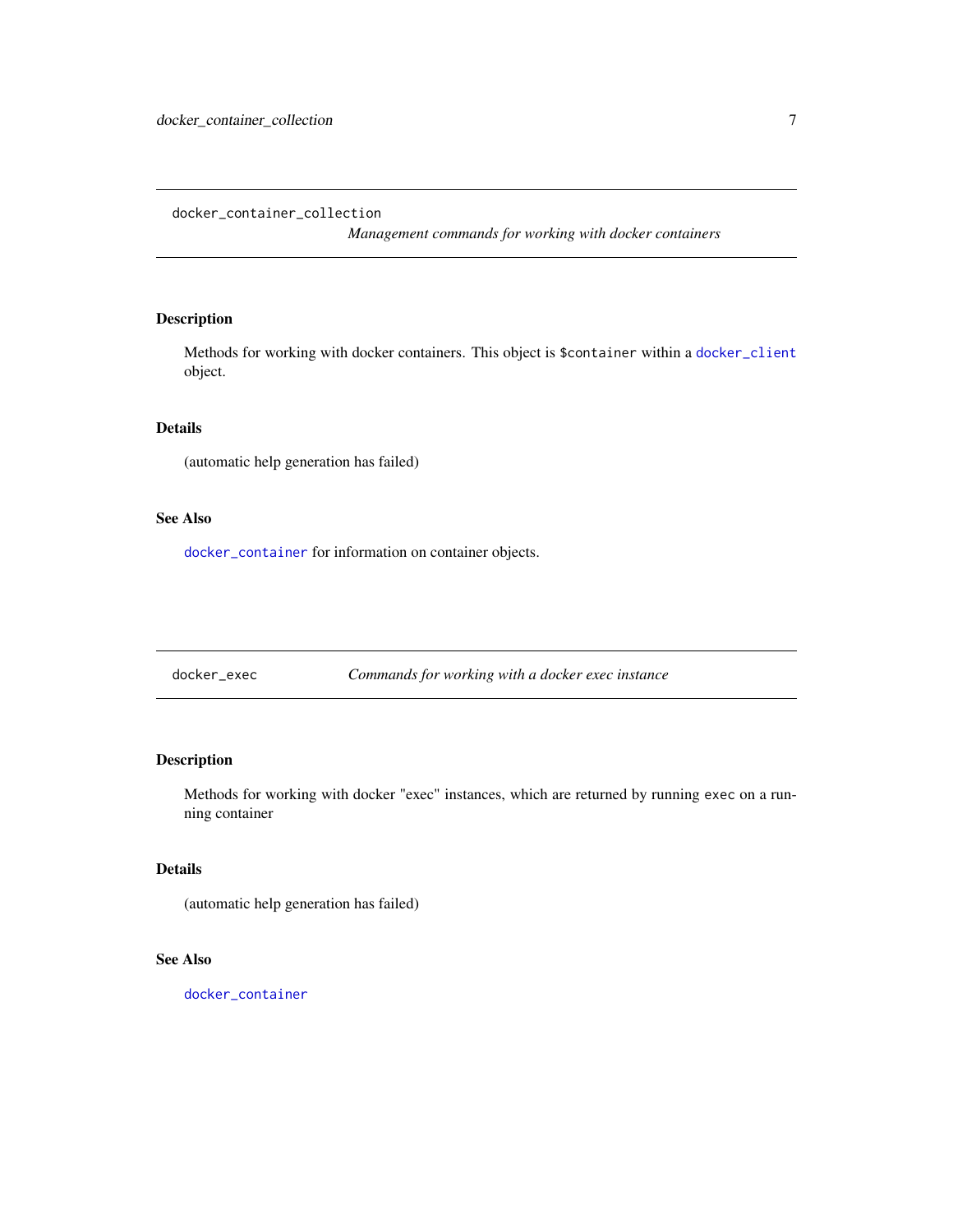<span id="page-7-2"></span><span id="page-7-0"></span>

#### **Description**

Methods for working with a particular docker image. Image objects are returned by building or pulling a docker image, or by using \$image\$get to fetch an existing image by name or id.

## Details

(automatic help generation has failed)

#### See Also

[docker\\_image\\_collection](#page-7-1) for other image management methods.

<span id="page-7-1"></span>docker\_image\_collection

*Management commands for working with docker images*

#### **Description**

Methods for working with docker images. This object is \$image within a [docker\\_client](#page-2-1) object.

#### Details

(automatic help generation has failed)

#### See Also

[docker\\_image](#page-7-2) for information on image objects.

<span id="page-7-3"></span>docker\_network *Management commands for working with a particular docker network*

## Description

Methods for working with a particular docker network. Network objects are returned by creating a docker network, or by using \$network\$get to fetch an existing network by name or id.

#### Details

(automatic help generation has failed)

#### See Also

[docker\\_network\\_collection](#page-8-1) for other network management methods.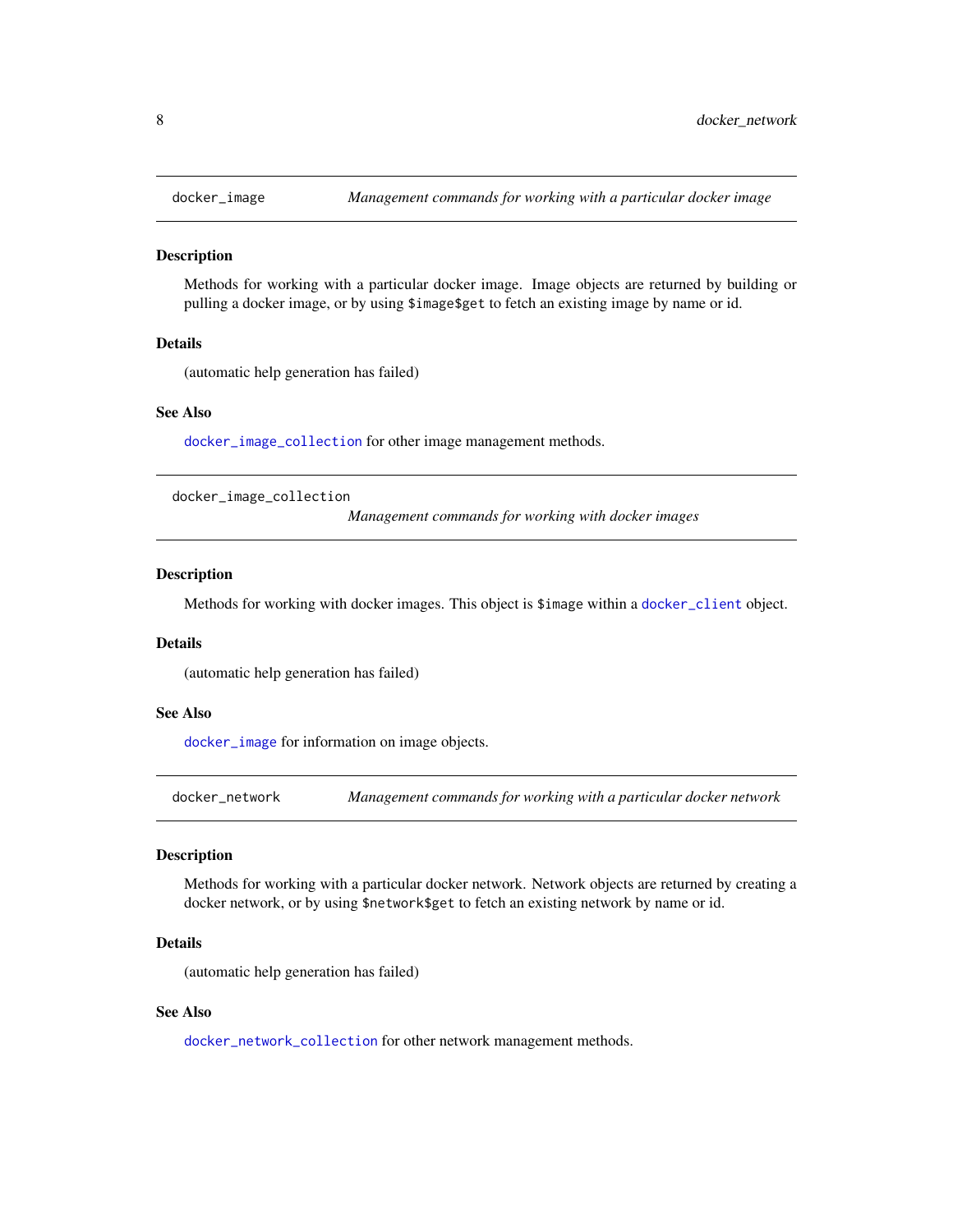<span id="page-8-1"></span><span id="page-8-0"></span>docker\_network\_collection

*Management commands for working with docker networks*

## Description

Methods for working with docker networks. This object is \$network within a [docker\\_client](#page-2-1) object.

## Details

(automatic help generation has failed)

#### See Also

[docker\\_network](#page-7-3) for information on network objects.

docker\_node *Management commands for working with a particular docker node*

#### Description

Methods for working with a particular docker node. Node objects are by using \$node\$get to fetch an existing node by name or id.

#### Details

(automatic help generation has failed)

## See Also

[docker\\_node\\_collection](#page-9-1) for other node management methods.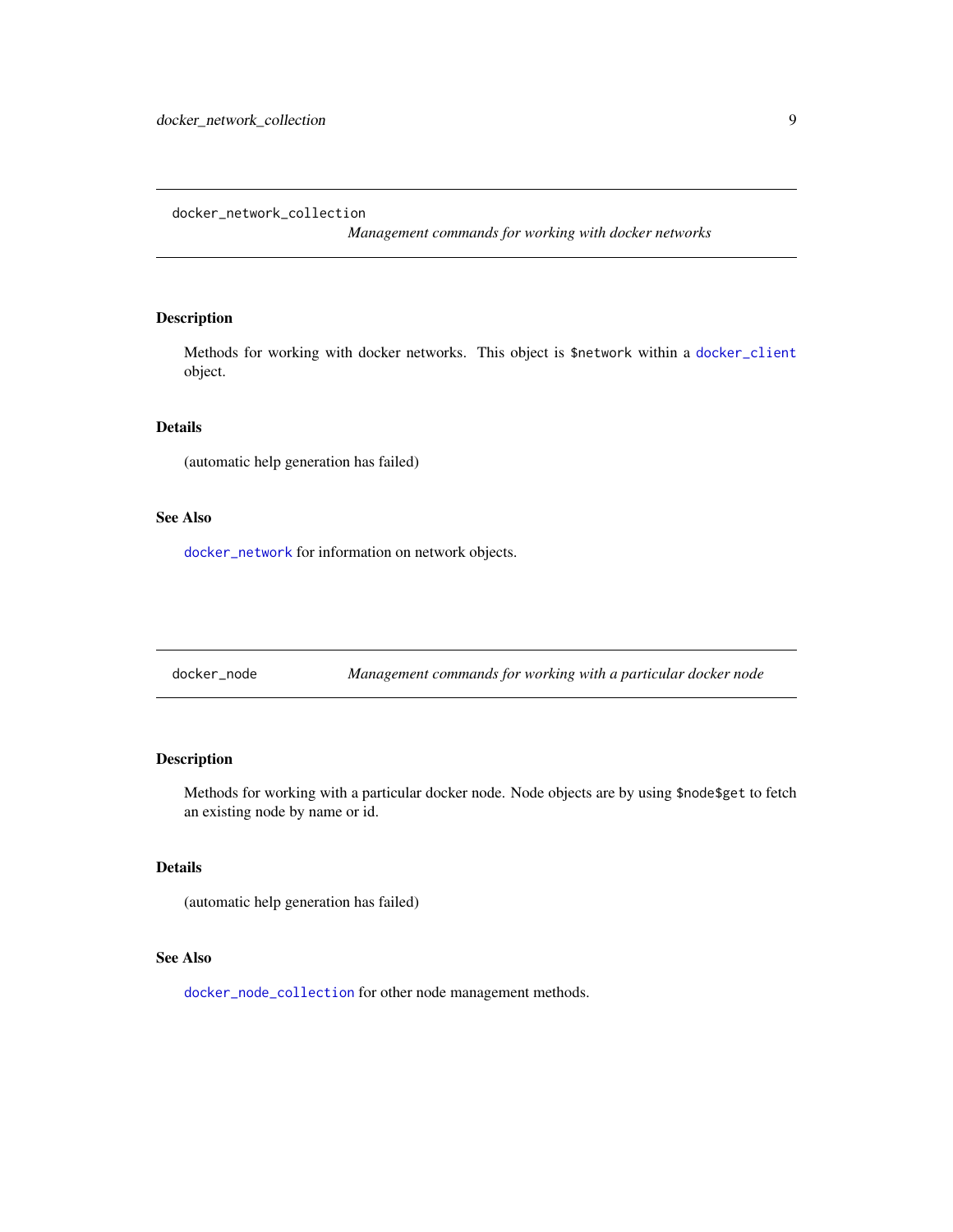<span id="page-9-1"></span><span id="page-9-0"></span>docker\_node\_collection

*Management commands for working with swarm nodes*

#### Description

Methods for managing docker swarm nodes. This object is \$node within a [docker\\_client](#page-2-1) object.

## Details

(automatic help generation has failed)

#### See Also

[docker\\_swarm\\_collection](#page-11-1) for management commands for the swarm itself.

<span id="page-9-3"></span>docker\_plugin *Management commands for working with a particular docker plugin*

#### Description

Methods for working with a particular docker plugin. Plugin objects are returned by installing or building a docker plugin, or by using \$plugin\$get to fetch an existing plugin by name or id.

#### Details

(automatic help generation has failed)

#### See Also

[docker\\_plugin\\_collection](#page-9-2) for other plugin management methods.

<span id="page-9-2"></span>docker\_plugin\_collection

*Management commands for working with docker plugins*

#### Description

Methods for working with docker plugins. This object is \$plugin within a [docker\\_client](#page-2-1) object.

#### Details

(automatic help generation has failed)

#### See Also

[docker\\_plugin](#page-9-3) for information on plugin objects.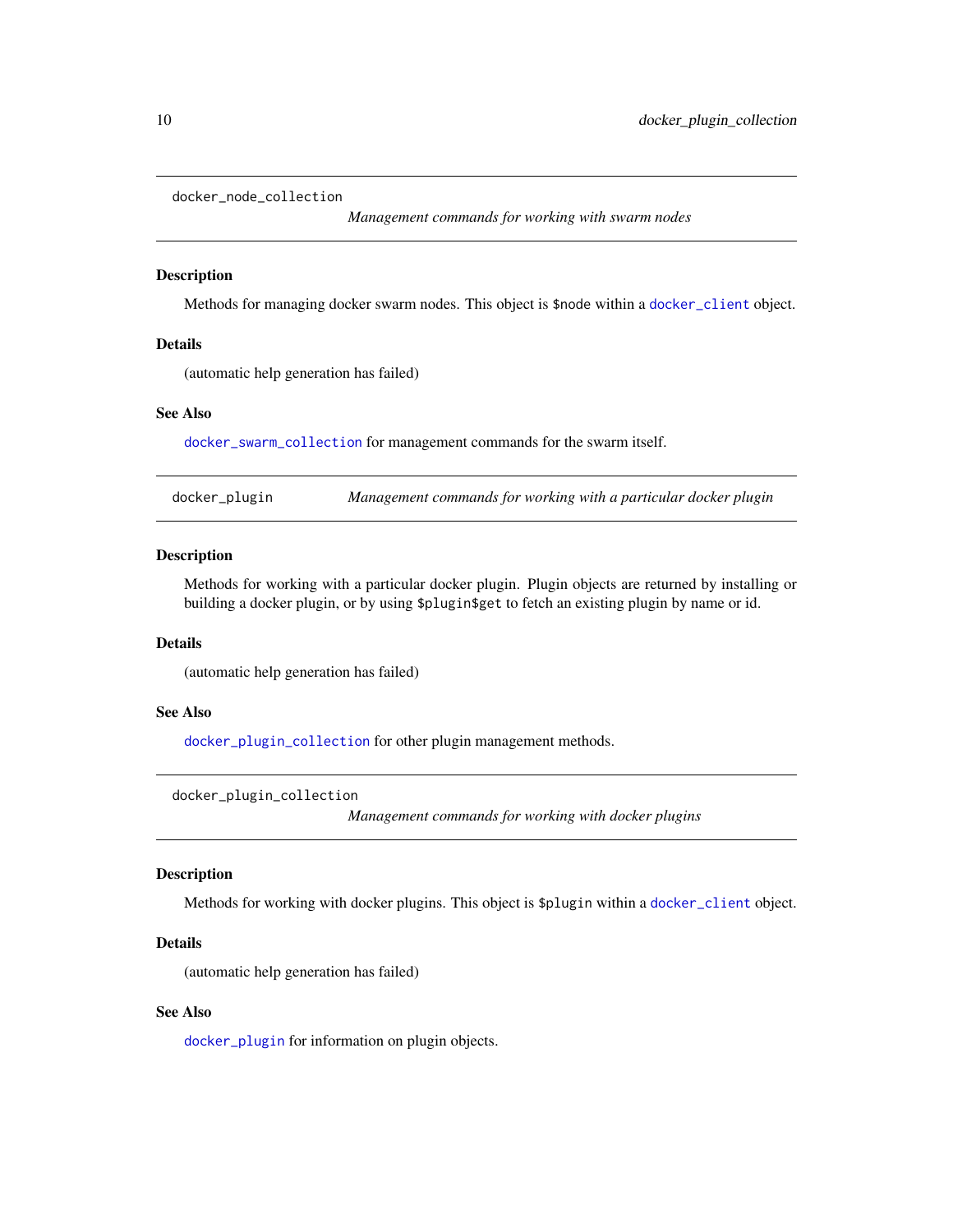*Management commands for working with swarm secrets*

## <span id="page-10-1"></span><span id="page-10-0"></span>Description

Methods for managing docker swarm secrets. This object is \$secret within a [docker\\_client](#page-2-1) object.

## Details

(automatic help generation has failed)

## See Also

[docker\\_swarm\\_collection](#page-11-1) for management commands for the swarm itself, and [docker\\_config\\_collection](#page-5-2) for a similar interface for configuring non-sensitive configurations.

<span id="page-10-2"></span>docker\_service *Management commands for working with a particular docker service*

## Description

Methods for working with a particular docker service. Service objects are returned by creating a docker service, or by using \$service\$get to fetch an existing service by name or id.

## Details

(automatic help generation has failed)

## See Also

[docker\\_service\\_collection](#page-11-2) for other service management methods.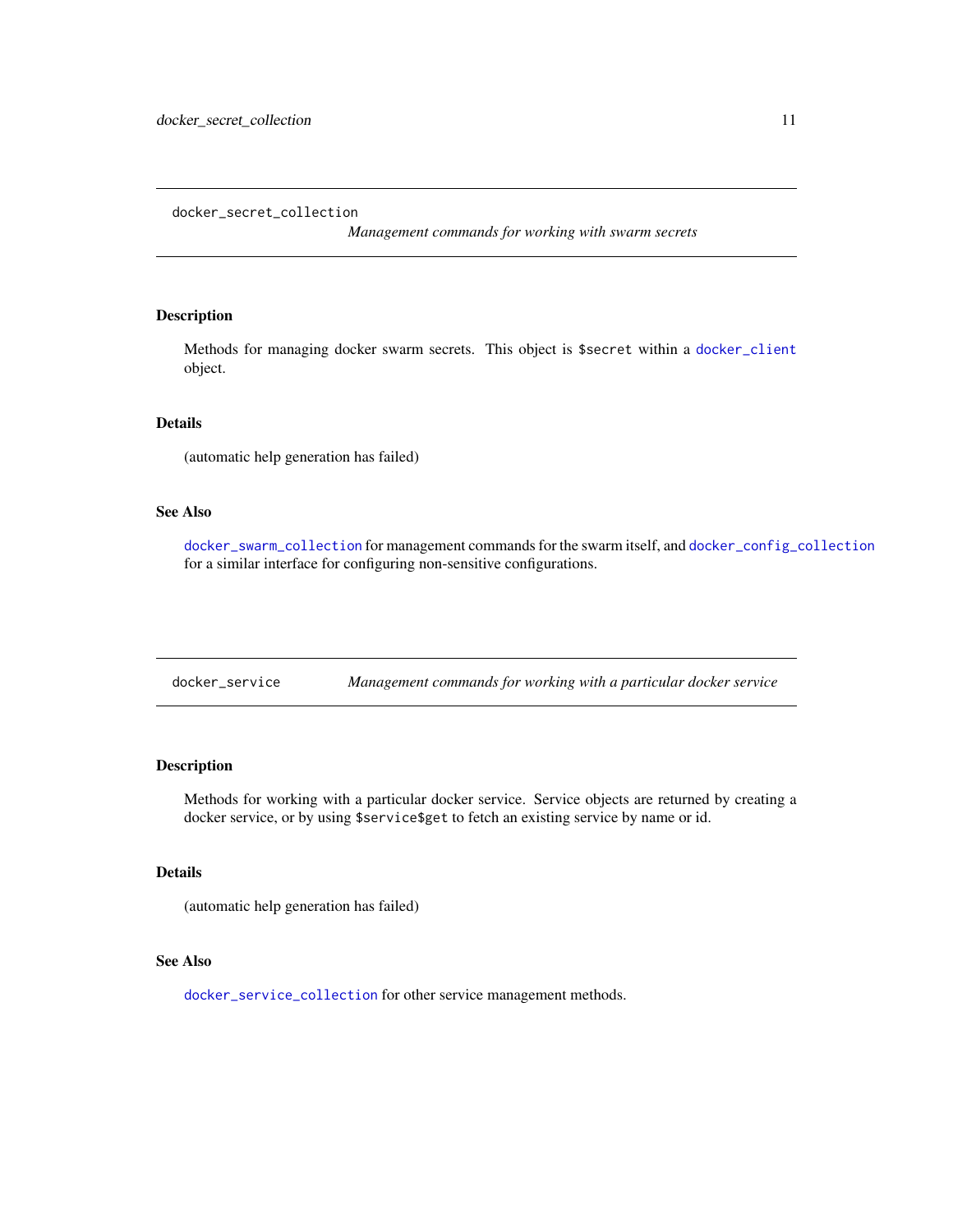#### <span id="page-11-2"></span><span id="page-11-0"></span>docker\_service\_collection

*Management commands for working with docker services*

## Description

Methods for working with docker services. This object is \$service within a [docker\\_client](#page-2-1) object.

## Details

(automatic help generation has failed)

#### See Also

[docker\\_service](#page-10-2) for information on service objects.

<span id="page-11-1"></span>docker\_swarm\_collection

*Management commands for working with docker swarm*

#### Description

Methods for managing the docker swarm. This object is \$swarm within a [docker\\_client](#page-2-1) object.

#### Details

(automatic help generation has failed)

<span id="page-11-3"></span>docker\_task *Management commands for working with a particular docker task*

## Description

Methods for working with a particular docker task. Task objects are returned by using \$task\$get to fetch an existing task by name or id, or \$tasks from a [docker\\_service](#page-10-2) object representing a docker service.

#### Details

(automatic help generation has failed)

#### See Also

[docker\\_task\\_collection](#page-12-1) for other task management methods.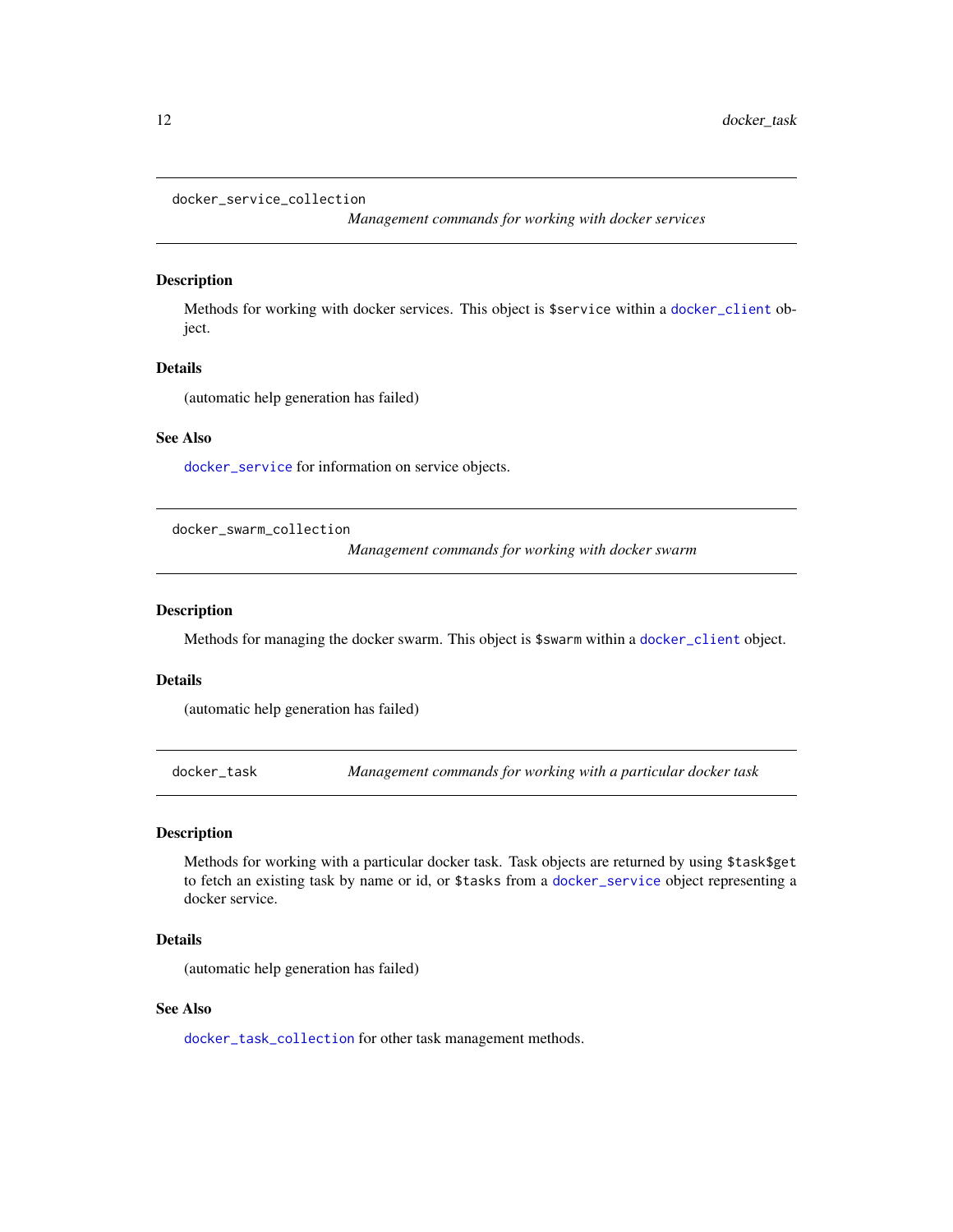<span id="page-12-1"></span><span id="page-12-0"></span>docker\_task\_collection

*Management commands for working with docker tasks*

## **Description**

Methods for working with docker tasks. This object is \$task within a [docker\\_client](#page-2-1) object.

#### Details

(automatic help generation has failed)

## See Also

[docker\\_task](#page-11-3) for information on task objects.

docker\_types *Constructors for complex types*

#### **Description**

Methods for building complex docker types. This is most objects more complicated than R's atomic types. Most functions will indicate if they require one of these objects in their help. None of these functions do anything interesting in their own regard - they just validate inputs.

#### Details

The functions here will all depend on the API versions - some of the most fluid parts of the docker API are the different options that are supported via things like host\_config.

These functions are needed because stevedore aims to be a fairly direct wrapping around the docker API. For most of the single host methods the types here are not really used (with the notable exception of host\_config which is used by \$container\$create and \$container\$update). But for the swarm endpoints the function definitions would be impossibly complex if we did not reflect the types. So rather than one function call with a hundred arguments, we can build up the required types.

(automatic help generation has failed)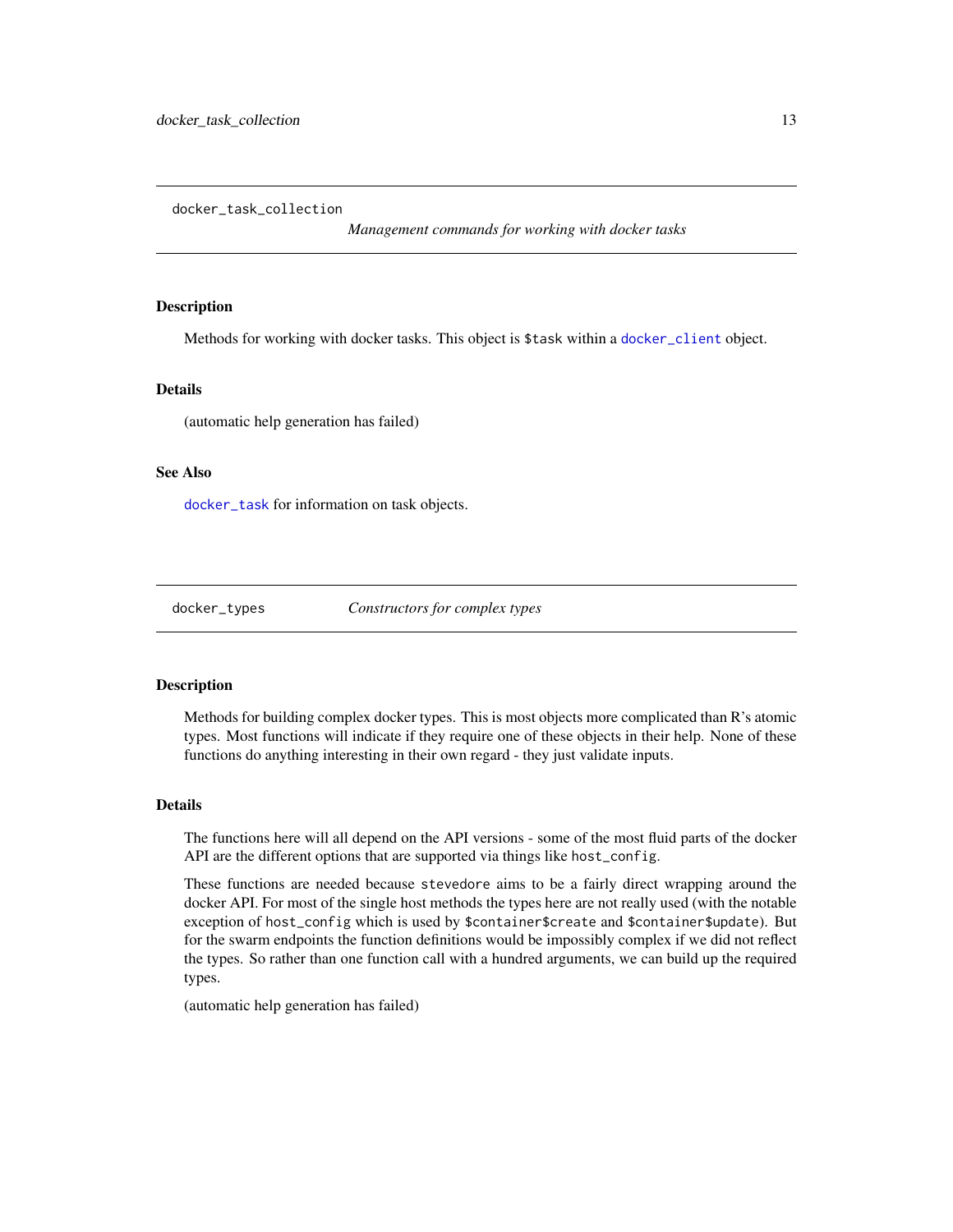<span id="page-13-2"></span><span id="page-13-0"></span>

## Description

Methods for working with a particular docker volume. Volume objects are returned by creating a docker volume, or by using \$volume\$get to fetch an existing volume by name or id.

## Details

(automatic help generation has failed)

## See Also

[docker\\_volume\\_collection](#page-13-1) for other volume management methods.

<span id="page-13-1"></span>docker\_volume\_collection

*Management commands for working with docker volumes*

## Description

Methods for working with docker volumes. This object is \$volume within a [docker\\_client](#page-2-1) object.

## Details

(automatic help generation has failed)

## See Also

[docker\\_volume](#page-13-2) for information on volume objects.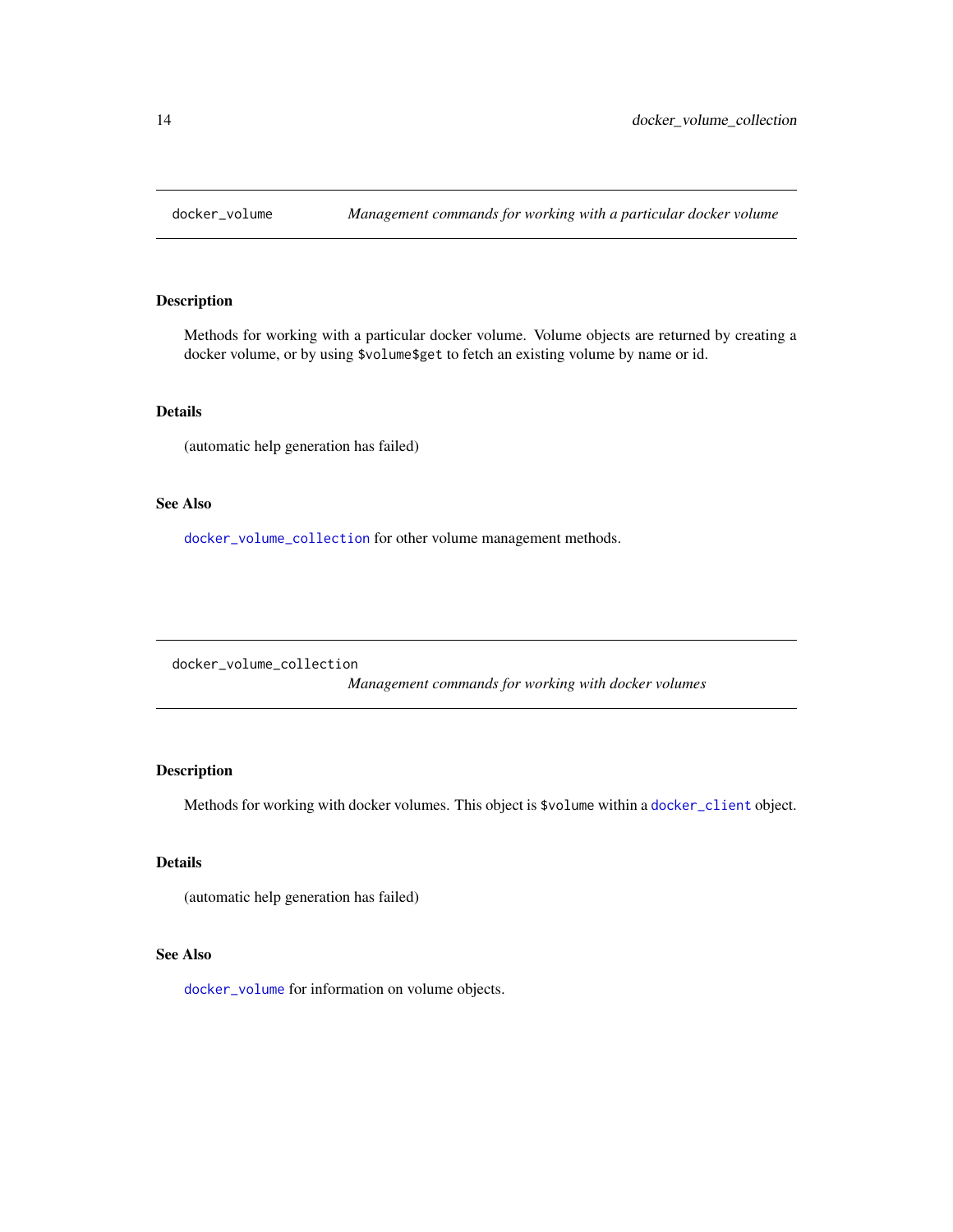<span id="page-14-0"></span>

#### Description

stevedore implements a docker client for R. Docker is a framework for "containerisation" - abstracting the details of how software is installed and run. It is conceptually similar to virtualisation but much lighter weight.

#### **Details**

Within the R space containers have been discussed for:

*Reproducible research*: collecting all dependencies for an analysis into an image that can be run by other people without installation headaches.

*Testing packages*: Collect all the requirements of a package together and run your tests in an isolated environment.

Containers can also be used to construct larger applications with multiple processes that need to talk to each other - for example a database, API server and proxy server. One might also implement something like a set of shiny servers that are load balanced through a proxy!

This package provides a complete interface to docker allowing you to basically everything that can be done from the command line from within R. All communication happens over docker's HTTP API and does not use system commands. As a result, the information returned back to R is richer and the interface is likely to be reliable than parsing the command line output. stevedore's interface is largely automatically generated so will track new features available in the docker daemon closely.

The interface is designed to be similar to docker's command link API - the command for creating a network on the command line is

docker network create mynetwork

and in stevedore can be done as

```
docker <- stevedore::docker_client()
docker$network$create("mynetwork")
```
Familiarity with the command line interface will be helpful but probably as much because of the concepts as the details.

To get started, please see the package vignette - running vignette("stevedore") will work if the package was installed with the vignettes, or see <https://richfitz.github.io/stevedore>. A good place to get started with the reference documentation is the [docker\\_client](#page-2-1) function.